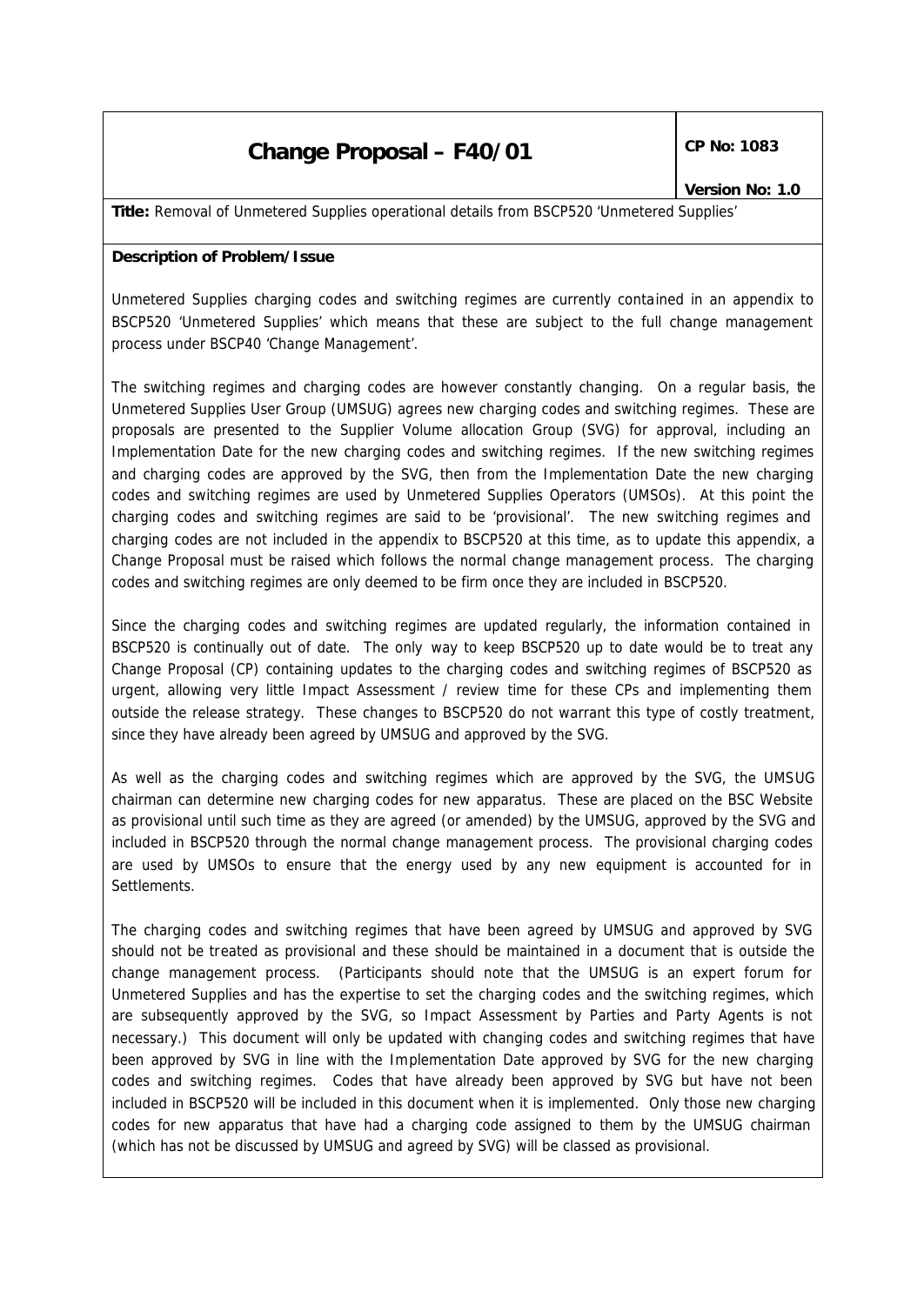# **Change Proposal – F40/01**  $\left|\begin{array}{cc} \text{CP No: } 1083 \end{array}\right|$

## *Version No: 1.0*

In addition to the above issue, the Lailoken is an Equivalent Meter which has recently been approved by the SVG for use in Settlements (SVG/39/011). This Meter should now be referenced in BSCP520 as an approved equivalent Meter for use in Settlements.

## **Proposed Solution(s)** *(mandatory by originator)*

The documents currently titled 'Appendices for BSC Procedure BSCP520' and 'BSCP520 – Appendix 4.7 – Switch Regime Annual Operating Hours by GSP Group' should be combined, removed from the baseline statement and renamed as 'Unmetered Supplies Operational Information'. Links to and associations with BSCP520 should be removed. Any provisional charging codes and switching regimes that have been approved by SVG but not included in BSCP520 will be included in the new document (provided that the implementation date for these charging codes and switching regimes is prior to the Implementation Date of this CP).

This document would not be a Code Subsidiary Document or Configurable Item and therefore would not be subject to the change management process. This document should be placed on the market data section of the BSC Website, alongside other information relating to Unmetered Supplies, including the provisional charging codes. The charging codes are currently contained on the BSC Website in a CSV format. This format for the charging codes would be maintained, alongside the word / adobe version of the document. The text on the UMS section of the BSC website would be updated to reflect that the codes would not be contained in a Code Subsidiary Document and that there would not be a separate BSCP520 Appendices document. Provisional charging codes would continue to exist, however these would be codes agreed by the UMSUG chairman for new Unmetered supplies apparatus only.

A new process should be added to sections 2 and 3 (Workflow Diagrams and Interface and Timetable Information) of BSCP520 titled 'Approval of New Switching Regimes and / or Charging Codes' to provide the process of production and approval of new switching regimes and charging codes as detailed in appendix 1.

The following changes should be make to BSCP520 to support this change:

relating to Equivalent Meters and protocols.

ß 1.2.5 'Approval of Categories of Apparatus, Load Rating and Time Switch Regime Codes' – The following changes should be made: 'The Panel, or its nominated representatives, approve additions or alterations to the categories of Apparatus (charging code), the associated load rating and the Time Switch Regime (TSR) codes. Proposals for approval, and for load research to be initiated, will be recommended raised-by the Unmetered Supplies User Group (UMSUG) to the relevant BSCCo s recommendation to the Panel. However the UMSUG Chairman can agree Provisional Codes until they are formally approved by the Panel. in accordance with BSCP40. Where the UMSUG chairman does not believe it is possible to obtain approval of Codes because there is insufficient information to justify seeking approval for the proposed values, these Codes shall be termed Temporary. The UMSUG will report to BSCCo for issues relating to profiles, TSRs, SSCs and EACs, and to the Panel for matters

The Balancing and Settlement Code Company (BSCCo) will be responsible for co-ordinating the notification of information between the various Group's and BSCCo committee's, together with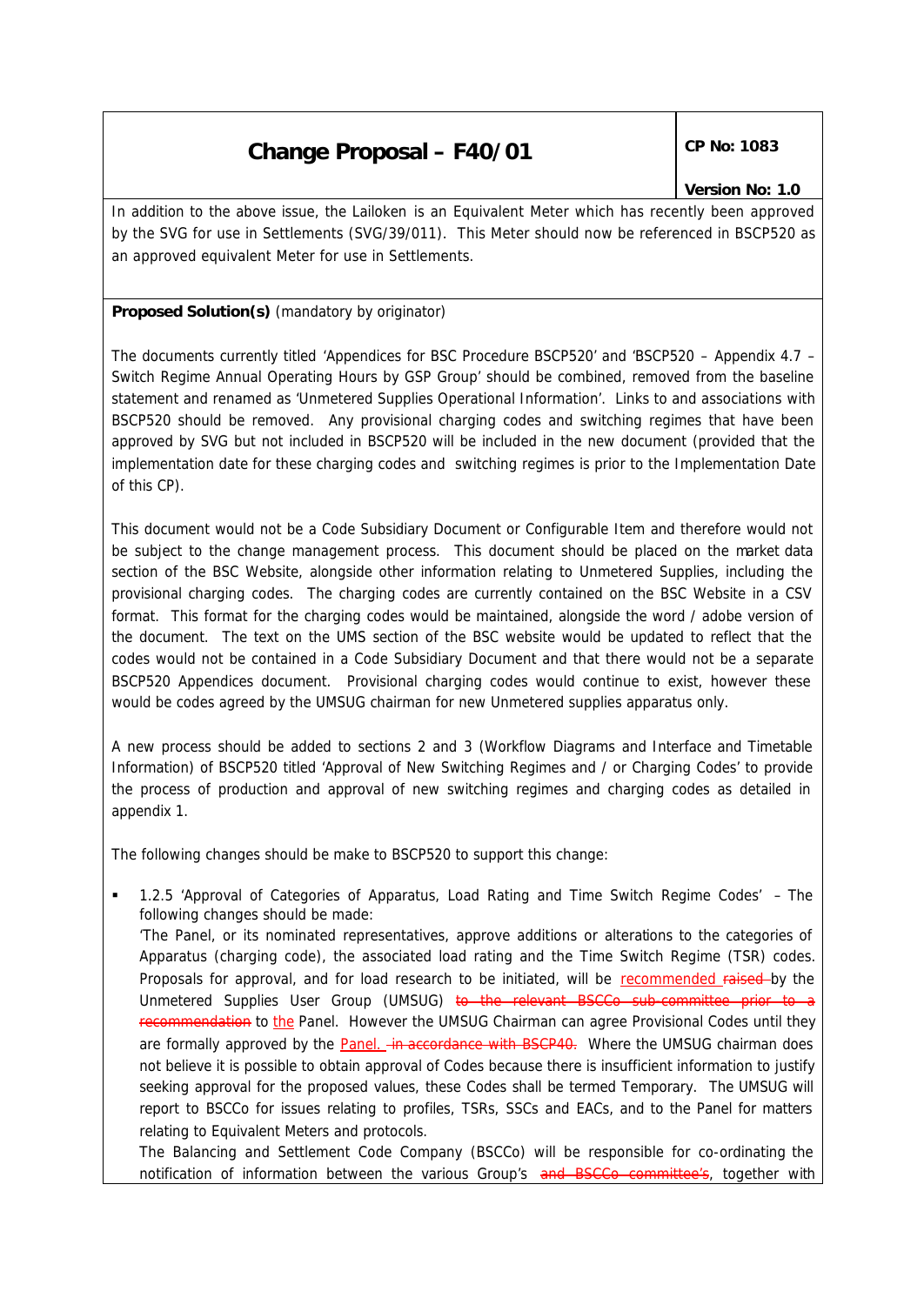# **Change Proposal – F40/01**  $\left|\begin{array}{cc} \text{CP No: } 1083 \end{array}\right|$

notification of Panel decisions.'

Note that although references are made to the Panel, in practise, this role has been delegated to the SVG.

ß 1.3.1 'Inventory of Unmetered Apparatus' – The following change should be made to the highlighted section of text:

'The UMSO shall implement any revisions to the Appendices of this BSCP, f-Eollowing approval by the Panel, the UMSO shall implement any revisions, or the content of any Change Proposal Circular applicable to changes of classifications of Apparatus, switching regimes and load ratings relating to UMS. A number of the Appendices do not contain any detail; rather they refer the reader to the BSC Website where this detail will be maintained in accordance with BSCP40.

The UMSO shall also implement any Provisional Codes or Temporary Codes issued by the UMSUG Chairman.'

ß 1.4 'Other Sections within the BSCP' - The following change should be made to the highlighted section of text:

Section 4 - Appendices: - this section provides supporting information to this BSCP. A number of Appendices do not contain any detail; rather they refer the reader to the BSC detail will be maintained separately in accordance with BSCP40.

ß 4.1 'Categories of Unmetered Apparatus' – The text in this section (which currently says 'The content of this Appendix is contained separately on the BSC Website…') should be deleted and replaced with the following:

'No longer used.

Note that the categories of Unmetered apparatus and associated charging codes can be found on the BSC Website'

ß 4.2 'Switching Regimes Codes' – The text in this section (which currently says 'The content of this Appendix is contained separately on the BSC Website…') should be deleted and replaced with the following:

'No longer used.

Note that the switching regime codes can be found on the BSC Website'

- ß 4.4 'Calculation of EACs' The text in paragraph 4.4.1 (a) refers to appendix 4.7 (Switch Regime Annual Operating hours by GSP Group). The reference to appendix 4.7 should be deleted as follows: 'For each load description and switch regime combination multiply the rating in circuit watts of the Apparatus by the number of items of that Apparatus in the inventory by the annual operating hours of the switch regime in that GSP Group (refer to Appendix 4.7) and divide by 100.
- ß 4.6 'Standard File Format for Unmetered Supplies Detailed Inventories' This paragraph contains a number of references to appendix 4.1 (Categories of Unmetered Apparatus) and 4.2 (Switching Regime Codes). The following amendments should be made: 'The file format below is that which should be supplied by the Customer or as otherwise agreed with the UMSO. The file format should contain, as a minimum, the following information: (b) The number if items in each category of Unmetered Apparatus, classified by the category and switching regime. in accordance with Appendices 4.1 and 4.2. Items not able to be so classified shall be identified and quantified separately.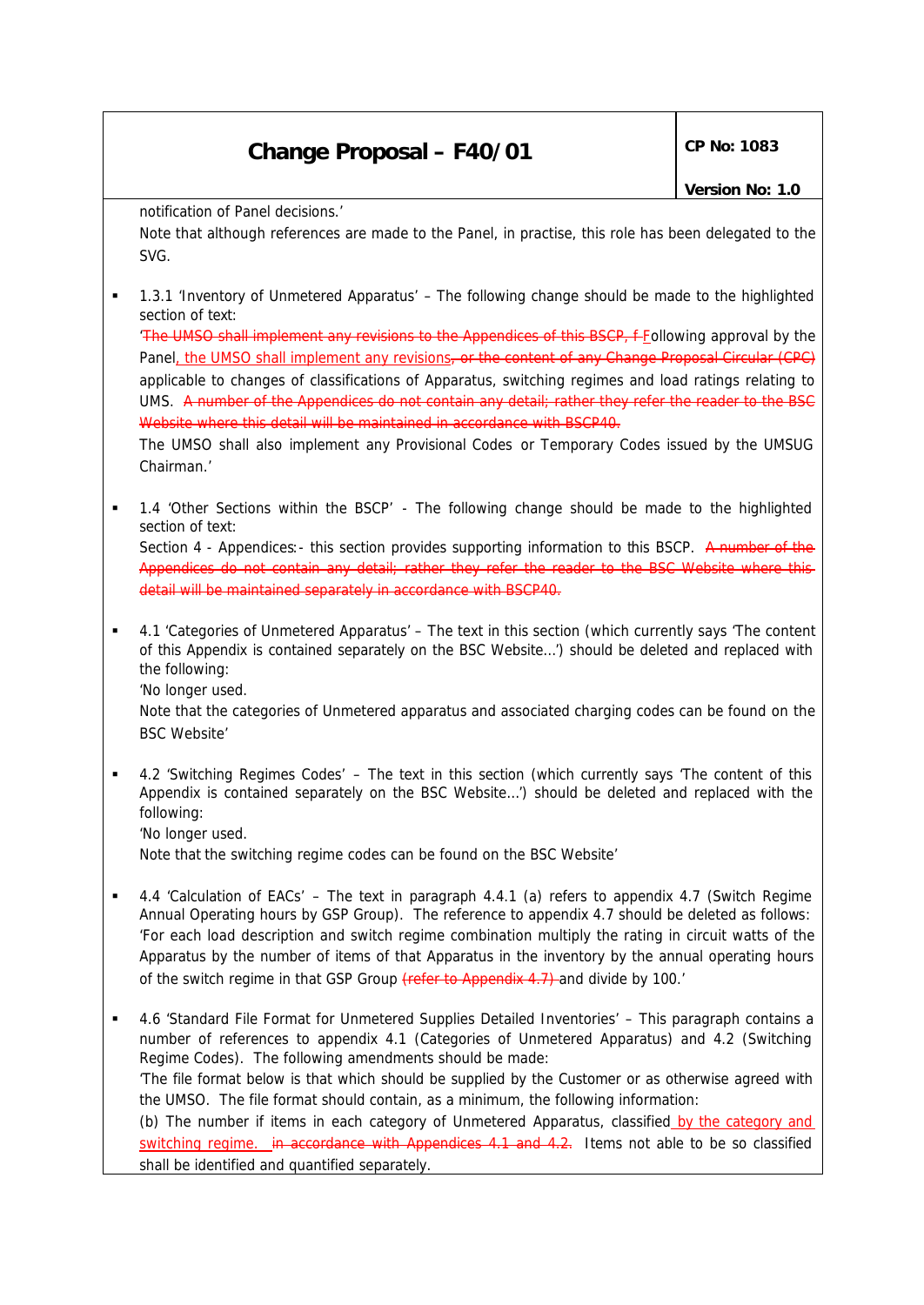# **Change Proposal – F40/01** CP No: 1083

### *Version No: 1.0*

(c) The nominal rating for each category should be indicated, applicable

(d) The switching regime code for each category, in accordance with Appendix 4.2. Items not able to be so classified shall be identified separately.'

ß 4.7 'Switch Regime Annual Operating hours by GSP Group' – The text in this section (which currently says 'The content of this Appendix is contained separately on the BSC Website…') should be deleted and replaced with the following:

'No longer used.

Note that the switch regime annual operating hours by GSP Group can be found on the BSC Website'

To include the details of the Lailoken Equivalent Meter in BSCP520, the following changes should be made:

- ß 4.5 'Equivalent Meter Specification' Add the Lailoken to the LAMP and FLARE as types of equivalent Meters approved for providing Settlement consumption data.
- ß 4.5.2 'Equivalent Meter Functionality' Add the Lailoken as an example of a Dynamic Meter.
- ß 4.5.2.2 'Functions of a Dynamic Meter' The first paragraph needs to be updated as it currently refers to the only approved dynamic meter using Lamp software as follows: Currently, since the only approved dynamic EMs uses Lamp Software and PECU arrays, this functional specification refers to PECU arrays…

**Justification for Change** *(mandatory by originator)*

The appendices of BSCP520 are constantly out of date due to the length of time that changes take to progress through the change management system. This change will enable ELEXON to keep this information up to date in a version that can easily be read and which therefore can be used by Participants to check data held in systems. Since all proposed changed to charging codes and switching regimes are agreed by the UMSUG and approved by SVG, the raising of a CP to add the changes into BSCP520 and the subsequent processing if that CP is inefficient. The removal of the BSCP520 Appendices from the baseline statement means that a CP does not have to be raised to implement changes that have already been approved by the SVG.

This proposal has been discussed by the UMSUG who are in agreement of the changes proposed.

## **Configurable Items Potentially Affected by Proposed Solution(s)**

Impact on BSCP520 'Unmetered Supplies'